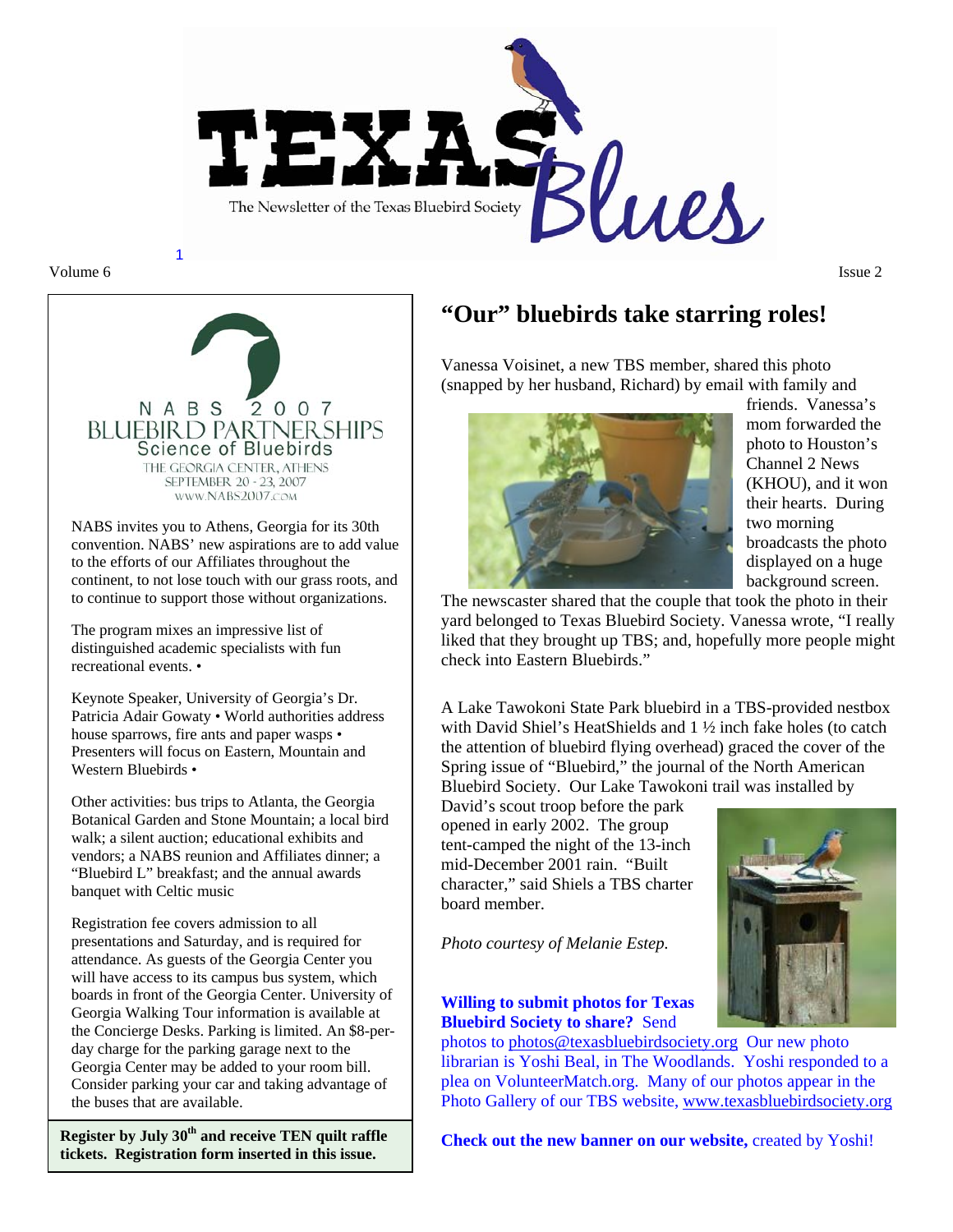# **Sparrow Spooker Protects Bluebirds**

By Linda Crum

"*Without question the most deplorable event in the history of American ornithology was the introduction of the English Sparrow*." -W.L. Dawson, The Birds of Ohio, 1903

Bluebirds have made a remarkable recovery in this country due to people like you who have put up nestboxes to house bluebirds. Secondary cavity nesters, bluebirds are unable to make their own cavity. They rely on natural cavities, old cavities carved out by woodpeckers or on nestboxes provided by you.

Providing a nestbox is only the first step in assuring that the bluebird will nest successfully and fledge their young. Many predators are known to prey on bluebirds—snakes, raccoons and cats. Proper mounting and installation of a predator guard on the nestbox is necessary to protect the birds. It is better not to put up a nestbox at all than to put up one that leaves bluebirds vulnerable to predators. http://www.sialis.org/baffle.htm

Bluebird landlords are learning that there is another predator that arrives by air that is a very aggressive competitor—the House Sparrow (*Passer domesticus* or HOSP). These birds were introduced into the United States in the late 1800's and often evict native birds from the nestbox. They not only break and remove eggs but kill both adult and nestling birds. Bluebirds are defenseless against the powerful beak of the HOSP. http://www.sialis.org/hospattacks.htm

HOSP are non-native, invasive birds and federal law allows removal and destruction of their nests, eggs, adults and nestlings. Passive and active HOSP control methods are available. One of the most popular and effective passive methods of protecting the box against HOSP is the sparrow spooker. Properly installed on the nestbox, the spooker is virtually 100% successful in deterring the house sparrow from entering the nestbox.

Installation of the sparrow spooker on the nestbox is done immediately *after* the first egg is laid. It will not discourage bluebirds from entering the nestbox once the first egg is laid. It will "spook" the HOSP and none will enter the box. The spooker remains on the box until the young fledge. It is removed immediately after fledging to encourage a second nesting by the bluebird and to avoid HOSP becoming so familiar with it that they are no longer "spooked."

A sparrow spooker may spook sparrows but it served as an "icebreaker" between neighbors for TBS member Vanessa Voisinet. She got acquainted with her neighbor when he said, "What's that?" The spooker helped Vanessa and her husband, Richard, educate neighbors about proper techniques for mounting nestboxes. Vanessa said, "It is hard to believe a stick with shiny ribbon attached to a pole on top of a bird box brought two people together."



*Above: This protected nestbox sits in the backyard of Linda Crum in The Woodlands.*  She added the Sparrow spooker after the 1<sup>st</sup> *egg was laid, and removed it when the babies fledged.*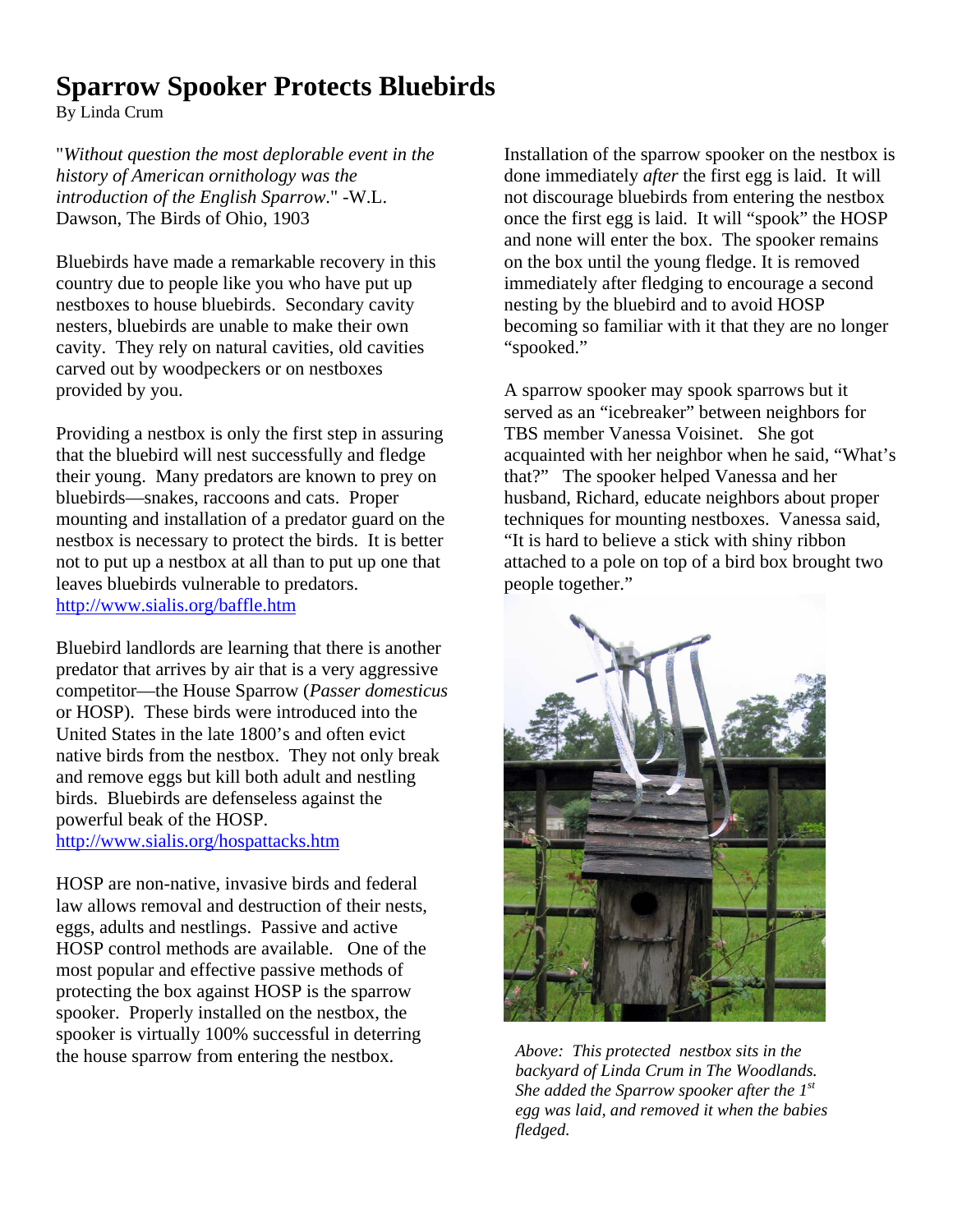Homemade sparrow spookers are easy. The one pictured below was made by Dave Kinneer who lives in Virginia and takes the most fabulous pictures. http://www.pbase.com/uncledave He used old hose connectors with a 45 degree elbow and a one-to-two splitter. Dowel rods were inserted in the holes and secured with screws. Duct tape was used to attach the Mylar strips to the dowels. Instructions for making sparrow spookers can be found at

http://www.sialis.org/sparrowspooker.htm

Thanks to Bet Zimmerman and her website http://www.sialis.org for information included in this article.

Linda Crum is a Texas Master Naturalist, Texas Master Gardener and Treasurer of the Texas Bluebird Society. She can be reached at txorganicgardener@gmail.com



*bove: Homemade Sparrow Spooker Photos courtesy of Dave Kinneer* 



*Photo courtesy of David Kinneer. A recent post on the Bluebird Forum of Gardenweb reported House Sparrow teamwork - the male HOSP chased the male bluebird while the female went into the box and killed the female bluebird.* 

This non-native bird must not be allowed to nest. House Sparrow graphics courtesy of Cornell Laboratory of Ornithology / Home Study Course



House Sparrows have the ability to nest in many, many locations, yet they will often deprive our native birds of the only sort of nesting niche they have available to them. Likewise, European Starlings take over virtually every Red-bellied Woodpecker nest in my neighborhood. The woodpeckers works months making the nests, then the more aggressive starlings push them out. House Sparrows and European Starlings are not evil birds at all...they just are not native to North America and they should not been here. Nature provided them a niche in Europe and man they cause many problems for the birds that are supposed to be here. This is just another example of why it's not nice to mess with Mother Nature!

Greg Lasley, Austin (from *TexBirds*, February 19, 2007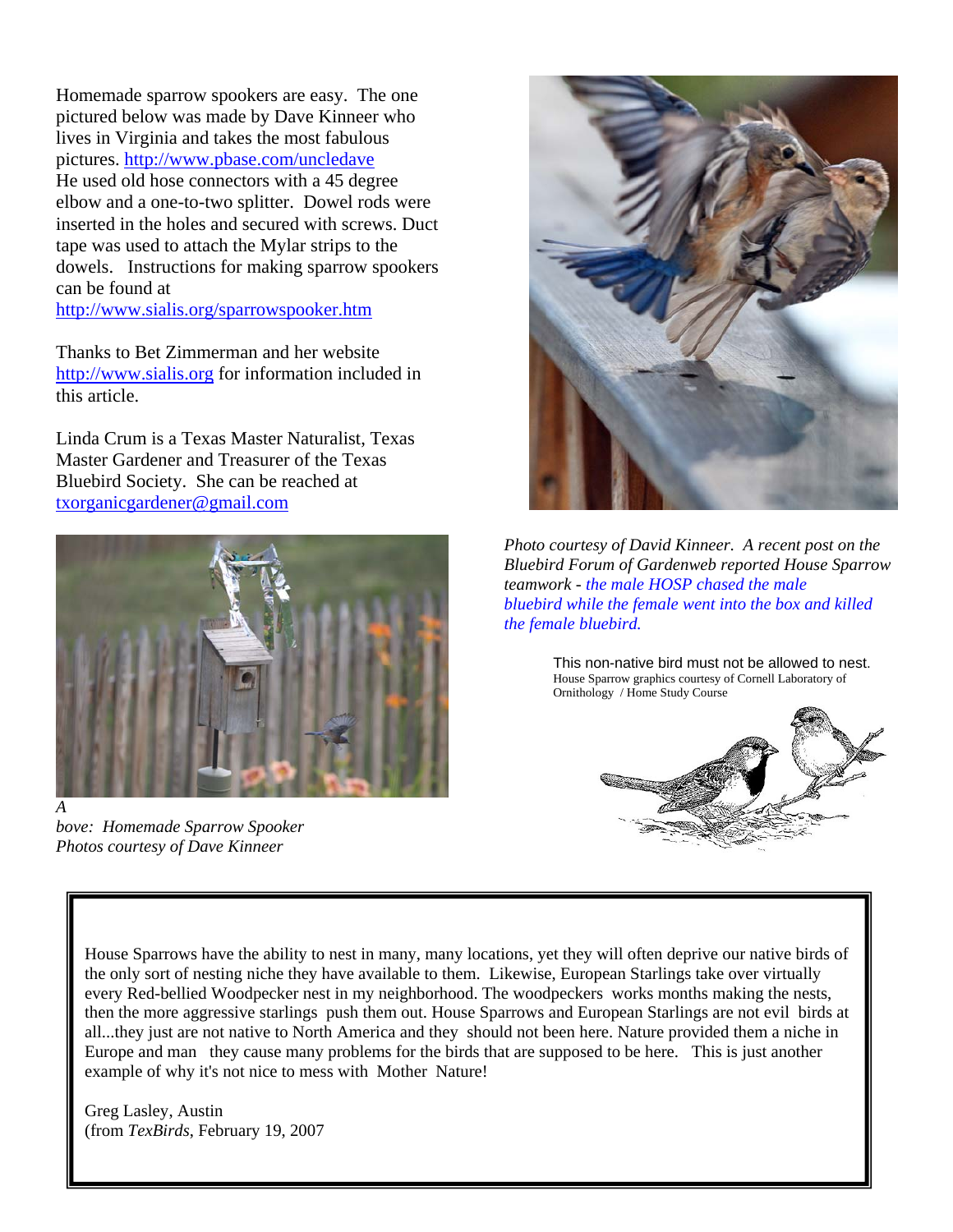# **2007 TBS Calendar**

#### **Saturday, August 18th**

**Bluebird Symposium,** Camp Chaparral, Wichita Falls  **Bluebird Bob Walshaw**. Also: Denise Townsend, Kevin McCurdy, and Laura Packer. Early morning nature walk led by local birders. Option at 11 a.m. of a tasting at Wichita Falls Winery, just down the street OR a presentation on bats with live bats! .Silent Auction. For details or to donate an auction item, contact John Cys, 940.691.5702. **Registration form inserted in this issue.** 

#### Friday, October 5<sup>th</sup> **TBS Annual Dinner & Auction \* McKinney Falls State Park Dining Hall (Austin)**

 Our annual meeting will be in conjunction with the Texas Parks & Wildlife EXPO. This year we'll have a casual get-together with an evening meal and sharing with one another of season's experiences on Friday evening, after setting up our booth at EXPO. A limited number of McKinney Falls campsites are available through TBS for Friday night and/or Saturday night. Contact Pauline Tom, ptom5678@gmail.com or 512.268.5678 to reserve a spot. We have the dining hall reserved, too.

#### Saturday, October 6<sup>th</sup> & Sunday, October 7<sup>th</sup> **Texas Parks & Wildlife EXPO (Austin) \***

 To volunteer to work our booth, contact Ann Thames. semahta@yahoo.com or 979.278.3053. About 40,000 visit this festival! "Expertise" is not required – just a willingness to accept registrations and distribute nestboxes.

*"One Nestbox" membership\_nestbox exchange will be offered at all events. New members (and renewals) will receive a complimentary nestbox.* 



#### **Please submit observations from nestbox visits to**

**www.nestwatch.org.** Once you register the "nest site" information, it will be in the system year after year. It may not be apparent, but you may register each nestbox as a nest site, even without a "first nesting."

TBS supplied a copy of the "Multiple Nest Site Visits" data collection form, along with codes, in Volume 6, Issue 1. If you need the form, it can be downloaded at www.nestwatch.org. Or, contact TBS and we'll be pleased to print a set for you.

This is the pilot year. Please report any glitches or make suggestions through the "Contact Us" option on each page on the website.

#### **Texas Bluebird Society P O Box 40868 Austin TX 78704**



Non-Profit U.S. Postage Paid Permit #444 Buda TX 78610

#### **Return Service Requested**



"Bluebirds Across Texas ... one nestbox at a time" C 2004 Texas Bluebird Society

#### **TBS Board of Directors**

Pauline Tom, Mountain City, President LeAnn Sharp, Utopia, Vice-President Norm Shoemaker, Secretary, Woden Linda Crum, The Woodlands, Treasurer Lee Hutchins, Sinton Jennifer Fleming, Orange Philip Walker, Kyle David Smith, San Antonio

TEXAS BLUES *This newsletter of Texas Bluebird Society is published 4 - 5 times a year* 

> P O Box 40868 Austin TX 78704 www.texasbluebirdsociety.org

Pauline Tom, 512.268.5678 (home) LeAnn Sharp, 830.966.2320 (work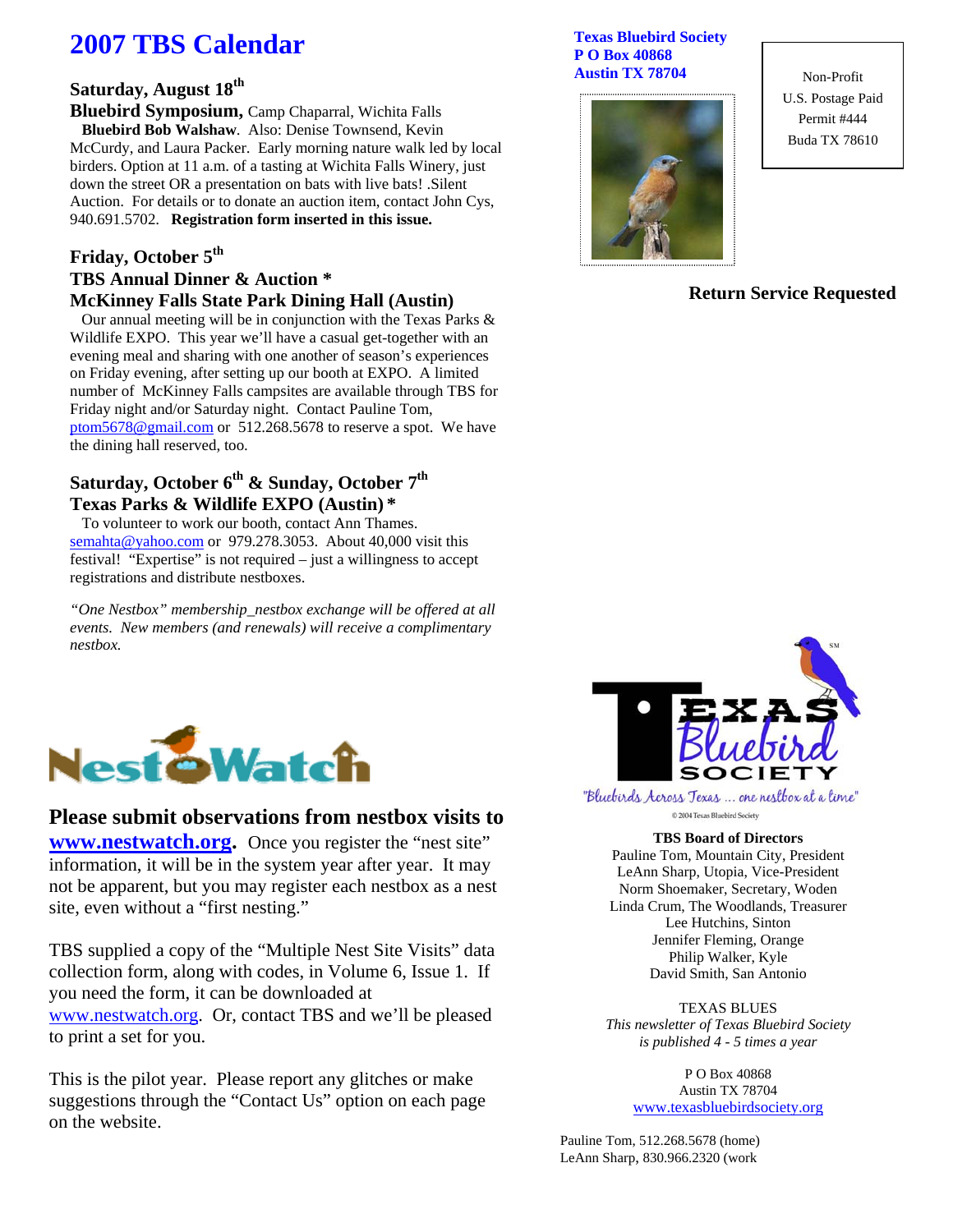# N A B S 2 0 0 7<br>BLUEBIRD PARTNERSHIPS<br>Science of Bluebirds

#### THE GEORGIA CENTER, ATHENS SEPTEMBER 20 - 23, 2007 WWW.NABS2007.COM

#### 910.673.6936

NABS invites you to Athens, Georgia for its milestone 30<sup>th</sup> convention, the first we've hosted ourselves. There were fewer local organizations when NABS set out to serve people interested in bluebirds and other native cavity-nesting species who had no local group, and to link the ones there were across North America.

Our new aspirations are to add value to the efforts of our Affiliates throughout the continent, to not lose touch with our grass roots, and to continue to support those without organizations. Our program mixes an impressive list of distinguished academic specialists with fun recreational events.

Keynote Speaker, University of Georgia's Dr. Patricia Adair Gowaty, will elaborate on the Bluebird Partnerships. World authorities will address house sparrows, fire ants and paper wasps. Other esteemed presenters will focus on Eastern, Mountain and Western Bluebirds. There will be bus trips to Atlanta, the Georgia Botanical Garden and Stone Mountain; a local bird walk; a silent auction; educational exhibits and vendors; a NABS reunion and Affiliates dinner; a "Bluebird L" breakfast; and the annual awards banquet with Celtic music. This Convention should prove to be an exceptionally rewarding educational experience as well as a lot of fun.

The registration fee covers admission to all presentations and the Saturday, Sept. 22 lunch. It will be a box lunch you can eat in any of the public areas of the Georgia Center, or take back to your room for some quiet time between the morning and afternoon conference sessions. Registration is required for attendance at any program, field trip or event.

As guests of the Georgia Center you will have access to its campus bus system. Any time you would like to check out downtown Athens on Thursday or Friday, or take a riding tour of the campus, you may board the bus in front of the Georgia Center.

University of Georgia Walking Tour information is available at the Concierge Desk, where they can answer many questions about the area and provide needed directions.

Parking is limited. An \$8-per-day charge for the parking garage next to the Georgia Center may be added to your room bill. Consider parking your car and taking advantage of the buses that are available.

# **Registration**

| Name              | NABS#      |
|-------------------|------------|
| Street Address    | City       |
| State or Province | Zip or PC  |
| Home Phone        | Work Phone |

E-mail if you wish to be contacted with updates

At the Convention I should be recognized as: (Please check all that apply.)

| $\Box$ 1st Time Attendee      | $\Box$ NABS Affiliate Representative | $\Box$ Exhibitor         |
|-------------------------------|--------------------------------------|--------------------------|
| $\Box$ Attendee of 10 or more | NABS Speakers Bureau                 | $\Box$ Vendor            |
| I NABS Board Member           | $\Box$ Presenter                     | $\Box$ Field Trip Leader |
| □ Former NABS Board Member    | $\Box$ Artist                        | $\Box$ Volunteer         |
|                               |                                      |                          |

- There will be space limitations on field trips. Reservations will accepted based on postmarks.
- We will send you an acknowledgement postcard within 3 weeks.
- Registrations will be accepted up until August 25, 2007. After that, registrations will be accepted depending on availability.
- Cancellations prior to August 25, 2007, will be refunded, less any obligations already made.
- Make room reservations directly with the Georgia Center (800-884-1381). Identify yourself as part of NABS 2007 and Event # 61669.
- It is not necessary to be a NABS member, but please consider joining at the conference.

### **Meetings, Meals and Field Trips Registration** (Check those you wish to attend.)

| Cost      | <b>Description</b>                                                                                                      |
|-----------|-------------------------------------------------------------------------------------------------------------------------|
| \$45<br>◘ | Registration for one to three days includes all presentations on<br>Thursday and Saturday as well as Lunch on Saturday. |
| \$25<br>⊔ | Thursday Night - NABS Members Reunion and Affiliates Dinner                                                             |
| \$35<br>❏ | Friday Night - NABS 2007 Banquet with Awards and Entertainment                                                          |
| \$15<br>◘ | Saturday Morning - "Bluebird L" Breakfast                                                                               |
| o<br>\$35 | Saturday Night - Dinner at Georgia Botanical Garden includes bus transportation to Garden                               |
| \$65<br>◘ | Wednesday Pre-Conference Bus Trip to Atlanta (Aquarium, Cyclorama)                                                      |
| \$30<br>❏ | Friday Bus Trip to Georgia Botanical Gardens and Historic Athens. Includes Lunch.                                       |
| \$65      | Sunday Post-Conference Bus Trip to Stone Mountain                                                                       |
|           | <b>Total Due</b>                                                                                                        |

**Participants are encouraged to register by July 30, 2007.** Forms postmarked this date and earlier will be rewarded with TEN (10) quilt raffle tickets.

**Checks should be made payable to NABS 2007. Complete this form and return with full payment to:** NABS 2007 c/o Helen Munro, 22 Bobolink Rd., Jackson Springs, NC 27281